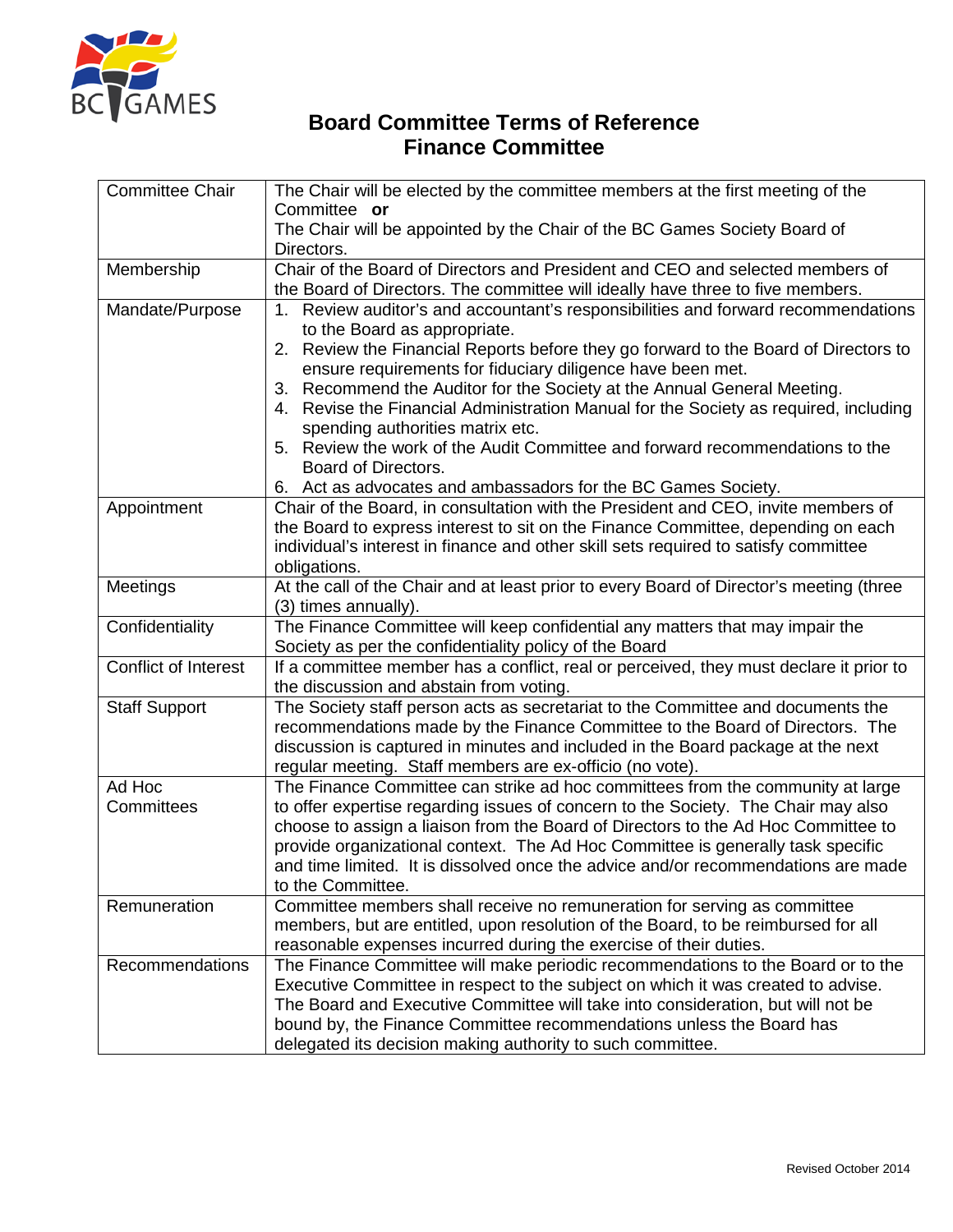# **BC Games Society**



#### **Terms of Reference Marketing and Communications Committee**

| <b>Committee Name</b>       | Marketing and Communications Committee                                                 |
|-----------------------------|----------------------------------------------------------------------------------------|
| <b>Committee Chair</b>      | The Chair will be elected by the committee members at the first                        |
|                             | meeting of the Committee or                                                            |
|                             | The Chair will be appointed by the Chair of the BC Games Society                       |
|                             | Board of Directors.                                                                    |
| Membership                  | Chairs of the Board of Directors and President and CEO and                             |
|                             | selected members of the Board of Directors.                                            |
| Mandate/Purpose             | Recommend strategic objectives and direction for marketing and<br>a)<br>communications |
|                             | b) Provide expertise in the development of organizational<br>communications plans.     |
|                             | c) Review and approve policies and key materials that set the                          |
|                             | direction for marketing and communications activities.                                 |
|                             | d) Recommend options for Corporate Partner benefits and                                |
|                             | relationship maintenance.                                                              |
|                             | e) Ensure the vision, mission, and values of the organization are                      |
|                             | represented.                                                                           |
|                             | Act as advocates and ambassadors for the BC Games Society.<br>f)                       |
| Appointment                 | Chair of the Board, in consultation with the President and CEO,                        |
|                             | invites members of the Board to express interest to sit on the                         |
|                             | Marketing and Communications Committee, depending on each                              |
|                             | individual's interest in marketing, communications and other skill sets                |
|                             | required to satisfy committee obligations. The committee will ideally                  |
|                             | have three to five members.                                                            |
| Meetings                    | At the call of the Chair and at least prior to every Board of Director's               |
|                             | meeting (three (3) times annually).                                                    |
| Confidentiality             | The Marketing and Communications Committee will keep                                   |
|                             | confidential any matters that may impair the Society.                                  |
| <b>Conflict of Interest</b> | If a committee member has a conflict, real or perceived, they must                     |
|                             | declare it prior to the discussion and voting.                                         |
| <b>Staff Support</b>        | The Society staff person acts as secretariat to the Committee and                      |
|                             | documents discussions and recommendations made by the                                  |
|                             | Marketing and Communications Committee for the Board of                                |
|                             | Directors at the next regular meeting.                                                 |
|                             | Staff members are ex-officio (no vote).                                                |
| <b>Ad Hoc Committees</b>    | The Marketing and Communications Committee can strike Ad Hoc                           |
|                             | committees to address issues requiring specific expertise and can                      |
|                             | recruit from the community at large. It may also choose to assign a                    |
|                             | liaison from the Board of Directors to the Ad Hoc Committee to                         |
|                             | provide organizational context. The Ad Hoc Committee is generally                      |
|                             | task specific and time limited and is dissolved once the                               |
|                             | recommendations go forward to the Executive and to the Board of                        |
|                             | Directors.                                                                             |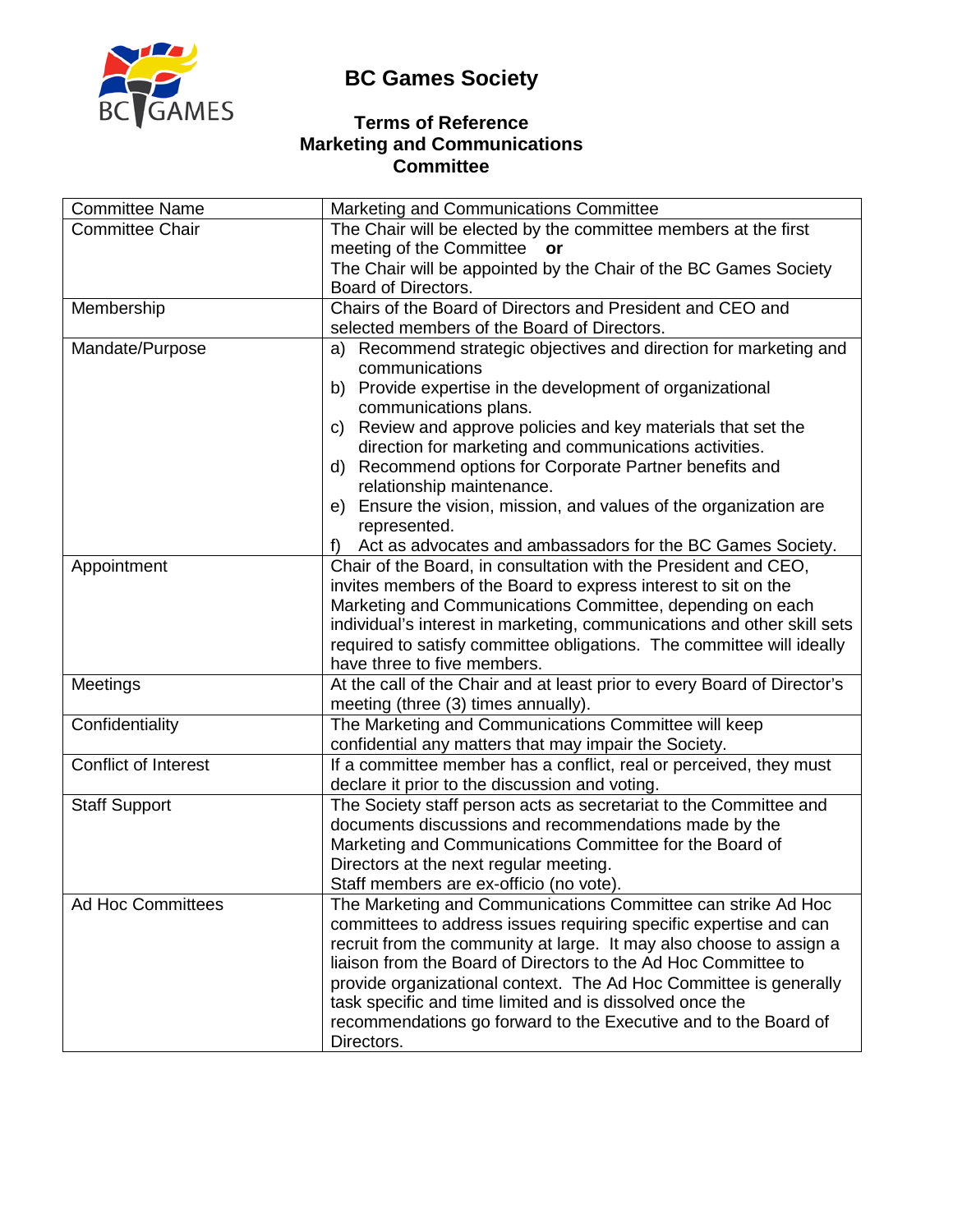| Remuneration    | Committee members shall receive no remuneration for serving as<br>committee members, but are entitled, upon resolution of the Board, to be<br>reimbursed for all reasonable expenses incurred during the exercise of their<br>duties.                                                                                                                                                                                |
|-----------------|----------------------------------------------------------------------------------------------------------------------------------------------------------------------------------------------------------------------------------------------------------------------------------------------------------------------------------------------------------------------------------------------------------------------|
| Recommendations | The Marketing and Communications Committee will make periodic<br>recommendations to the Board with respect to the subject on which it was<br>created to advise i.e. Marketing and Communications. The Board will take<br>into consideration, but will not be bound by, Marketing and Communications<br>Committee recommendations, unless the Board has delegated its decision<br>making authority to such committee. |

Revised September 2014